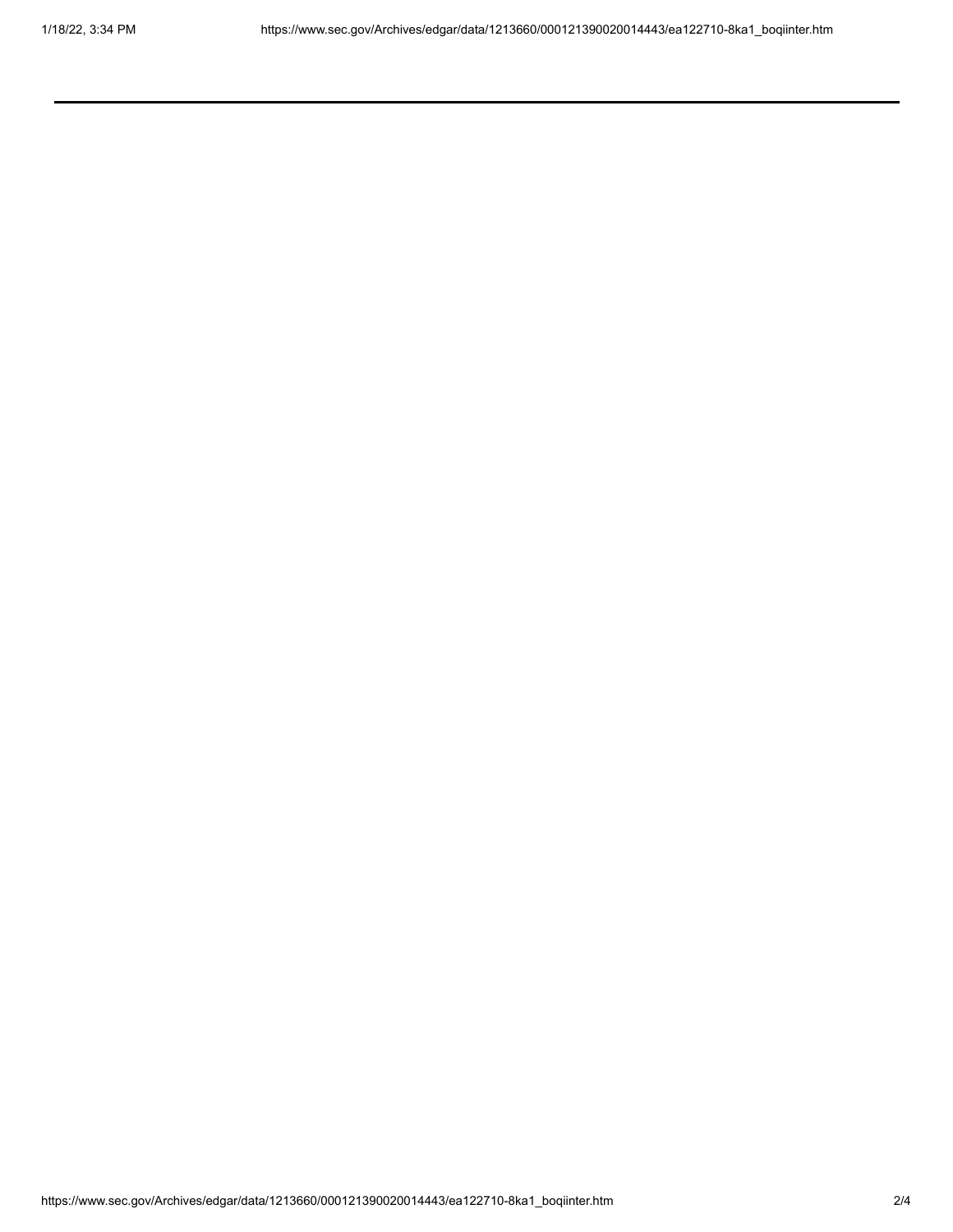## **2.01 Completion of Acquisition or Disposition of Assets**

This Amendment No. 1 to our Current Report on Form 8-K (this "Amendment") is being filed by BOQI International Medical Inc. (the "Company") for the purpose of amending Item 9.01 of that certain Current Report on Form 8-K filed by the Company with the U.S. Securities and Exchange Commission ("SEC") on March 18, 2020 (the "Original Form 8-K") in connection with the March 18, 2020 completion of the acquisition of Chongqing Guanzan Technology Co., Ltd. ("Guanzan"), a company organized under the laws of the People's Republic of China (the "PRC"), a distributor of medical devices and medicine in the PRC. The Guanzan acquisition was first announced on February 3, 2020. As indicated in the Original Form 8-K, this Amendment is being filed to provide the financial statements and pro forma financial information required by Items 9.01(a) and (b) of Form 8-K, which were not previously filed with the Original Form 8-K as permitted by the rules of the SEC.

## **Item 9.01 Financial Statements and Exhibits**

#### **(a) Financial Statements of Business Acquired**

The following financial statements of Guanzan are being filed as exhibits hereto and are incorporated by reference herein:

The audited combined financial statements of Guanzan as of and for the years ended December 31, 2019 and 2018 are filed as Exhibit 99.1 to this Current Report on Form 8-K/A.

## **(b) Pro Forma Financial Information**

The unaudited pro forma condensed combined statements of operations of the Company as of and for the year ended December 31, 2019, giving effect to the acquisition of Guanzan, are filed as Exhibit 99.2 to this Current Report on Form 8-K/A.

## **(c) Exhibits**

|      | <b>Exhibit No. Description</b>                                                                                  |
|------|-----------------------------------------------------------------------------------------------------------------|
| 99.1 | The audited combined financial statements of Guanzan as of and for the years ended December 31, 2019 and 2018.  |
| 99.2 | The unaudited pro forma condensed combined statements of operations for the year ended December 31, 2019 giving |
|      | effect to the acquisition of Guanzan.                                                                           |

1